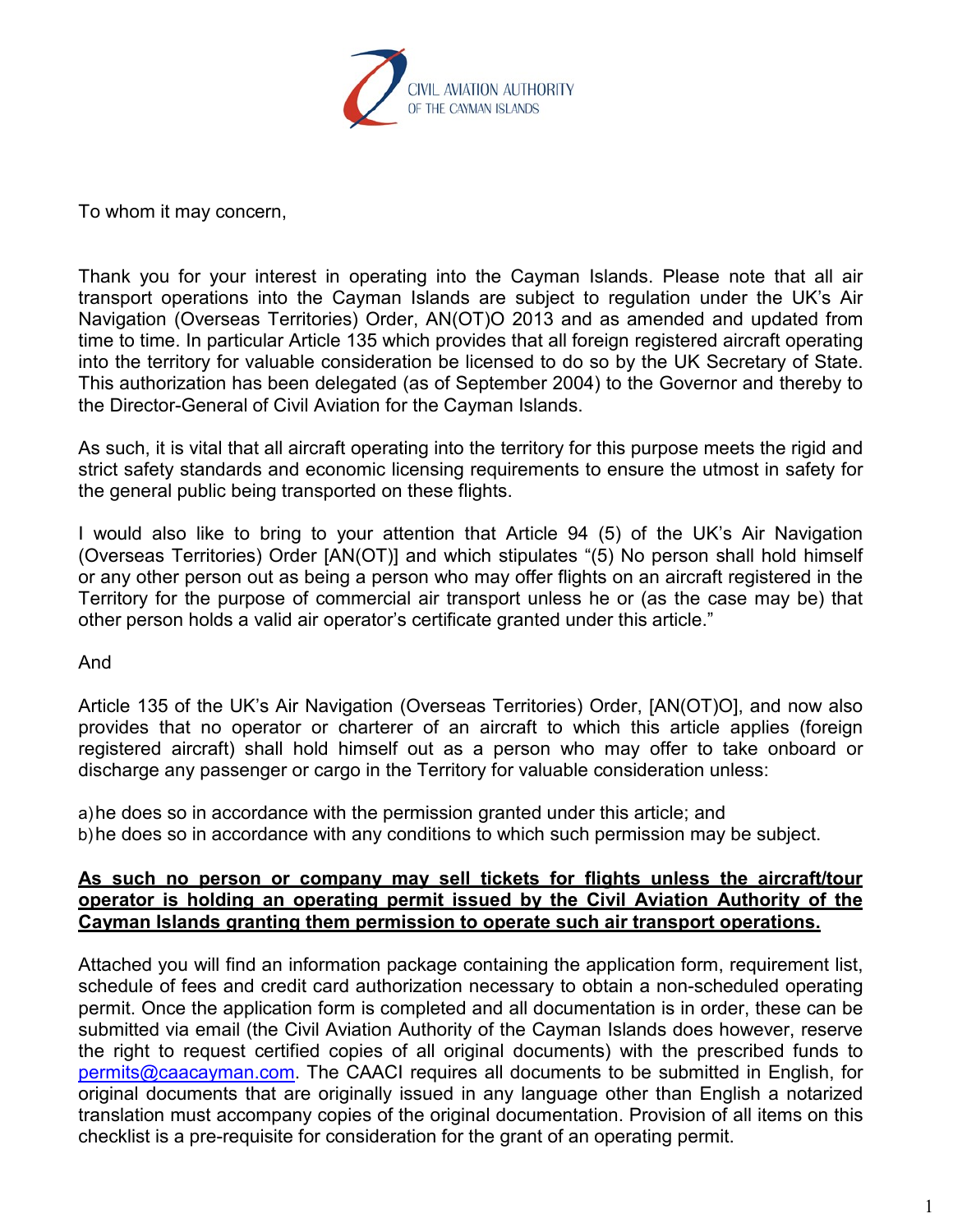Please note where a statement of compliance is acceptable, that statement must be on company letter head and include any and all aircraft itemised by registration number for which the statement is intended to cover. Please see the below example for your reference.

It is also a prerequisite that the attached credit card authorisation form be completed and returned for each and every operating permit as the fees will be collected prior to the grant of the operating permit.

Once all documentation has been received we will verify the validity of all documentation and the permit should be emailed to you (with a copy sent to your ground handler and to the Cayman Islands Airport Authority - CIAA) within approximately 2 days. Applications that are incomplete or missing supporting documents will not be considered for processing, please reference the requirements checklist below when applying.

Please also be advised that if there is a requirement to operate outside of the CAACI's operating hours Monday – Friday 8:30a.m.– 5:00p.m. or on a public holiday, you should email the required documentation to [Elaine.whorms@caacayman.com](mailto:Elaine.whorms@caacayman.com) copying  $permits@caacayman.com$  and a verbal approval will be given to the CIAA and your handler once all documents have been submitted. The physical permit will then be issued once the CAACI offices reopen.

**The Civil Aviation Authority of the Cayman Islands (CAACI) would like to bring to your attention the Cayman Islands Government's (CIG) stance on the international sanctions.** 

**As such we would like to draw your attention to the recently issued statements by following the below links:**

**From the CIG: [https://www.gov.ky/news/press-release-details/cayman-islands](https://www.gov.ky/news/press-release-details/cayman-islands-government-statement-on-russia-sanctions)[government-statement-on-russia-sanctions](https://www.gov.ky/news/press-release-details/cayman-islands-government-statement-on-russia-sanctions)**

**Financial Reporting Authority (FRA) website (<http://www.fra.gov.ky/contents/page/1> )** 

# **Cayman Islands Monitory Authority (CIMA) websites [\(https://www.cima.ky/un-and-eu](https://www.cima.ky/un-and-eu-sanctions)[sanctions\)](https://www.cima.ky/un-and-eu-sanctions)**

We look forward to being of service to you and if you have any questions please do not hesitate to contact us either by phone 1-345-949-7811 ext 238 (office), 1-345-926-0487 (Elaine Whorms's cell), 1-345-925-5048 (Nikki McCoy's cell) or email [permits@caacayman.com](mailto:permits@caacayman.com)

Economic Regulation & Administration Division Civil Aviation Authority of the Cayman Islands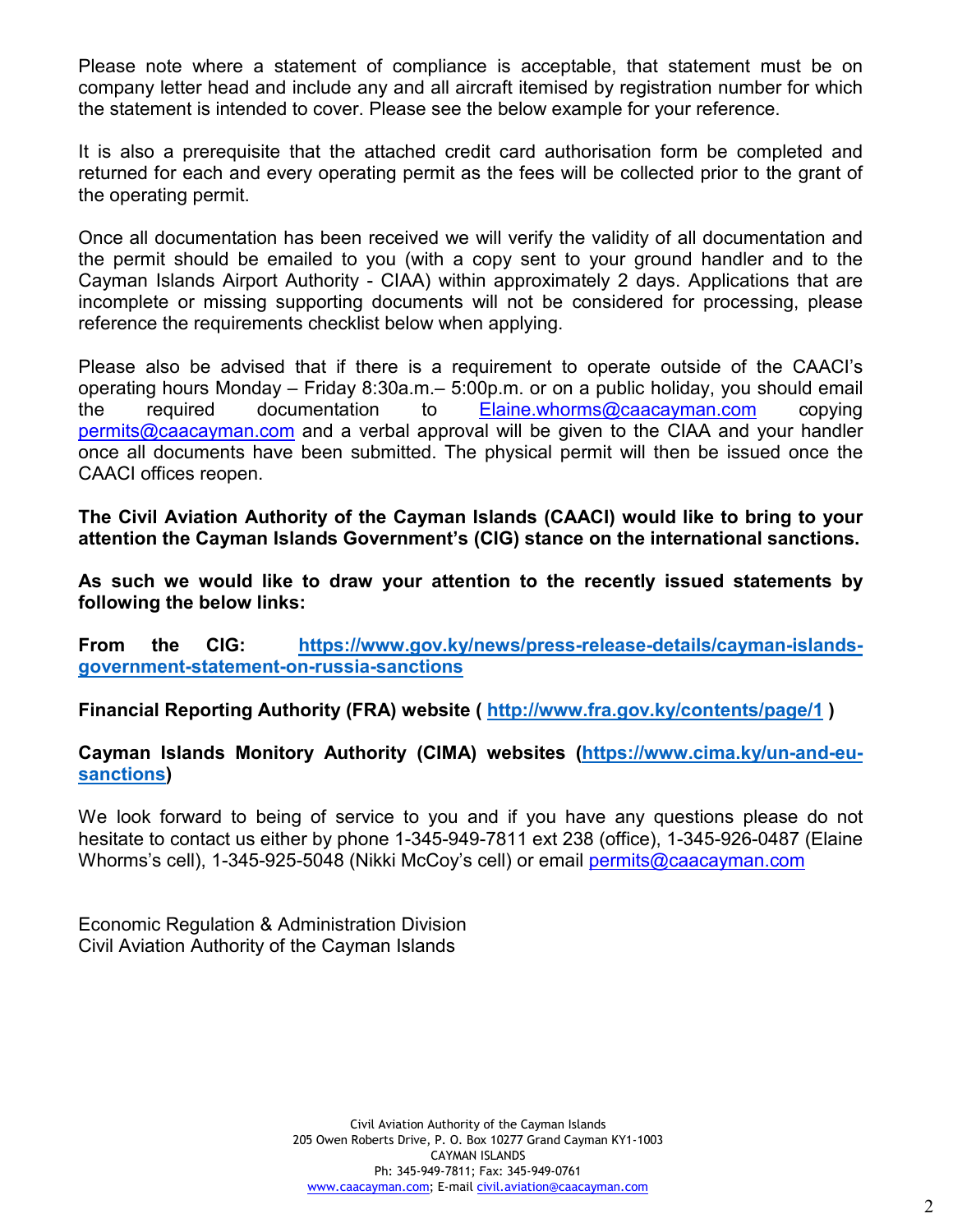Air Carrier Licensing Officer Civil Aviation Authority of the Cayman Islands Via Email: [elaine.whorms@caacayman.com](mailto:elaine.whorms@caacayman.com) / [permits@caacayman.com](mailto:permits@caacayman.com)

This letter is to confirm that (Company Name) will not transport Hazardous Materials/ Dangerous Goods or munition of war.

The aircraft to be operated is equipped with Airborne Collision Avoidance System (ACAS) II version 7.0 or 7.1 (please specify whether the aircraft is fitted with version 7.0 or 7.1).

Aircraft to which this statement pertains includes the following:

< Insert itemized list of aircraft registration numbers>

Regards,

Company representative **Title** Contact info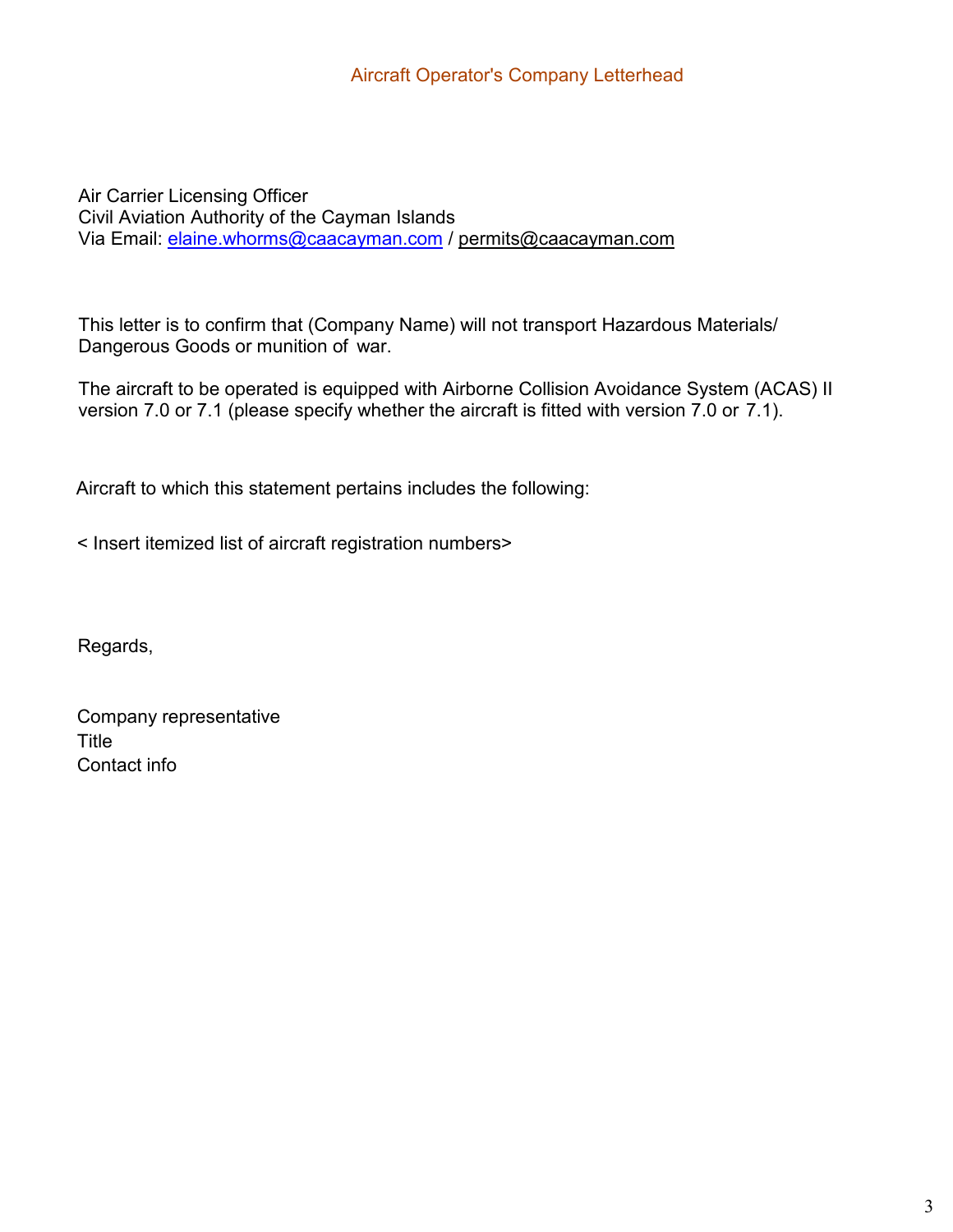Please note this is only needed if operating the mentioned aircraft.

### Aircraft Operator's Company Letterhead

Date:

Air Carrier Licensing Officer Civil Aviation Authority of the Cayman Islands Via Email: [elaine.whorms@caacayman.com](mailto:elain.whorms@caacayman.com) / [permits@caacayman.com](mailto:permits@caacayman.com)

This is to verify that the Boeing 737-8, and 737-9 (MAX) aircraft(s) operated by [Operator/Airline] complies with the 'Return To Service' airworthiness directive (AD) issued by [State of aircraft type certification].

Aircraft to which this statement pertains includes the following:

(Itemized list of aircraft registration numbers to be listed here: )

Regards,

Company representative Title Contact info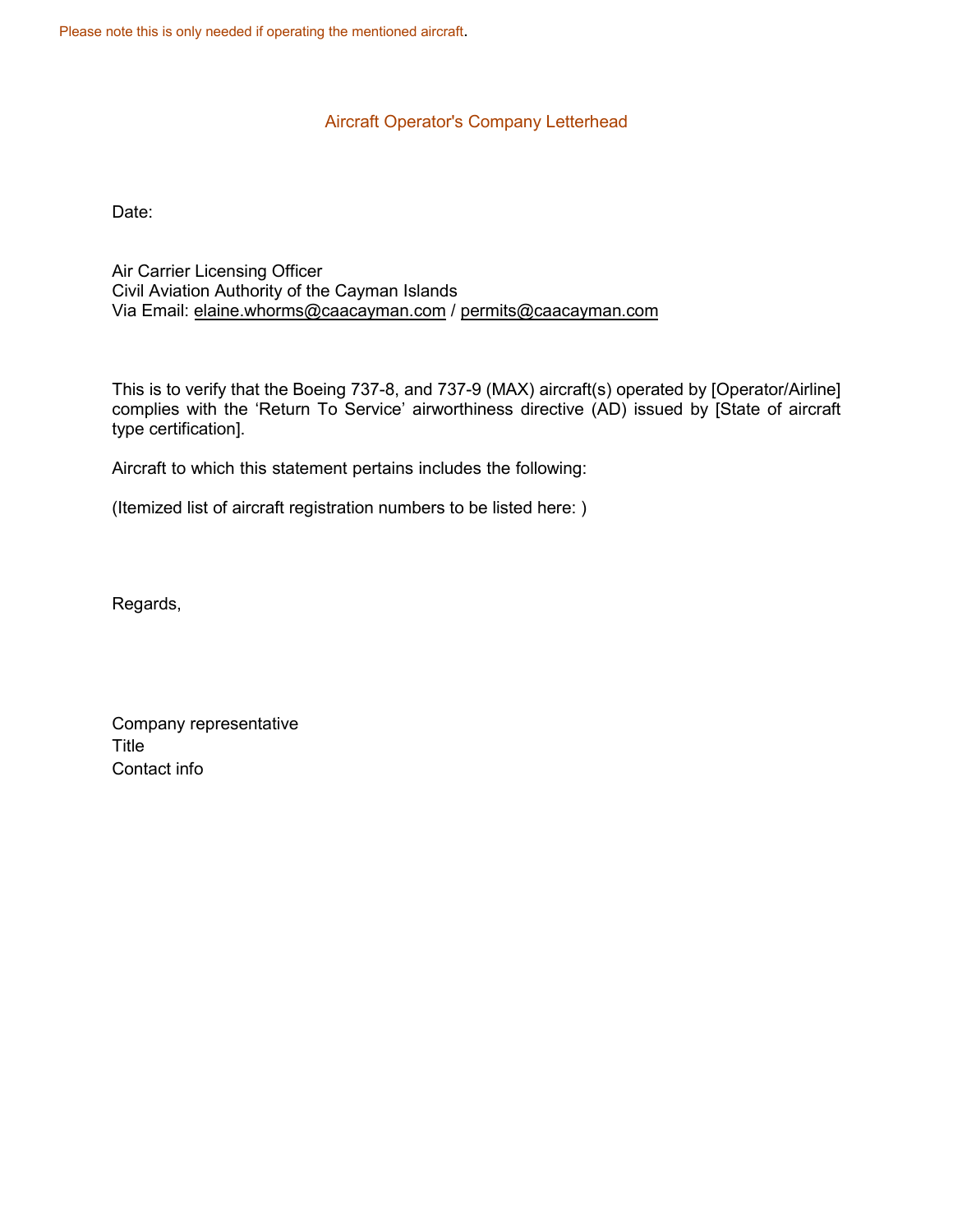

# **APPLICATION FOR NON-SCHEDULED PASSENGER/CARGO FLIGHT/S**<br>(To be completed by aircraft operator)

|  |  | (To be completed by aircraft operator) |  |  |  |  |
|--|--|----------------------------------------|--|--|--|--|
|--|--|----------------------------------------|--|--|--|--|

| 6. Destination in the Cayman Islands:     MWCR                                                                                                                                                                                                                                                                                                                   | <b>MWCB</b><br>(please check which applies)                                                                                                                                                                                          |
|------------------------------------------------------------------------------------------------------------------------------------------------------------------------------------------------------------------------------------------------------------------------------------------------------------------------------------------------------------------|--------------------------------------------------------------------------------------------------------------------------------------------------------------------------------------------------------------------------------------|
|                                                                                                                                                                                                                                                                                                                                                                  |                                                                                                                                                                                                                                      |
|                                                                                                                                                                                                                                                                                                                                                                  |                                                                                                                                                                                                                                      |
|                                                                                                                                                                                                                                                                                                                                                                  |                                                                                                                                                                                                                                      |
|                                                                                                                                                                                                                                                                                                                                                                  |                                                                                                                                                                                                                                      |
|                                                                                                                                                                                                                                                                                                                                                                  |                                                                                                                                                                                                                                      |
|                                                                                                                                                                                                                                                                                                                                                                  |                                                                                                                                                                                                                                      |
|                                                                                                                                                                                                                                                                                                                                                                  |                                                                                                                                                                                                                                      |
| 14. Proposed arrival / departure times (to be provided to the Cayman Islands Airports Authority): 14. Proposed arrival / departure times (to be provided to the Cayman Islands Airports Authority):                                                                                                                                                              |                                                                                                                                                                                                                                      |
| 15. Tour / charter operator (include contact name and business address details): 15. Tour / charter operator (include contact name and business address details):                                                                                                                                                                                                |                                                                                                                                                                                                                                      |
|                                                                                                                                                                                                                                                                                                                                                                  |                                                                                                                                                                                                                                      |
| 17. Annexures: Proof that the Carrier is Certified, Licensed and Insured for these types of Operations (Certificate of Registration, Insurance<br>Noise Certificate and Dangerous Goods/Munitions of War/ACAS Compliance Statement                                                                                                                               | and Airworthiness) in accordance with Regulations of the State of Registry. Copy of Ops Specs, Air Carrier (Operator) Certificate (AOC/ACC),                                                                                         |
|                                                                                                                                                                                                                                                                                                                                                                  | Signature: <u>state and the state of the state of the state of the state of the state of the state of the state of the state of the state of the state of the state of the state of the state of the state of the state of the s</u> |
|                                                                                                                                                                                                                                                                                                                                                                  |                                                                                                                                                                                                                                      |
| Company billing address (include phone, fax and e-mail):                                                                                                                                                                                                                                                                                                         |                                                                                                                                                                                                                                      |
|                                                                                                                                                                                                                                                                                                                                                                  | Email & fax for return of approved permit or correspondence:                                                                                                                                                                         |
| Please note credit card payments can be made and additional guidance can be found on the CAACI website<br>https://www.caacayman.com/payments/<br><b>Payments</b><br>https://www.caacayman.com/operating-permits/<br><b>Guidance</b><br>Completed Form should be returned giving as much lead time as possible for processing:<br><b>Civil Aviation Authority</b> |                                                                                                                                                                                                                                      |
| P.O. Box 10277/205 Owen Roberts Drive<br>Grand Cayman, KY1 1003, Cayman Islands.<br>Fax 345 949 0761; Ph. 345 949 7811<br>e-mail: Elaine.whorms@caacayman.com or permits@caacayman.com                                                                                                                                                                           |                                                                                                                                                                                                                                      |

**Attn: Elaine Whorms, Air Transport Licensing Officer**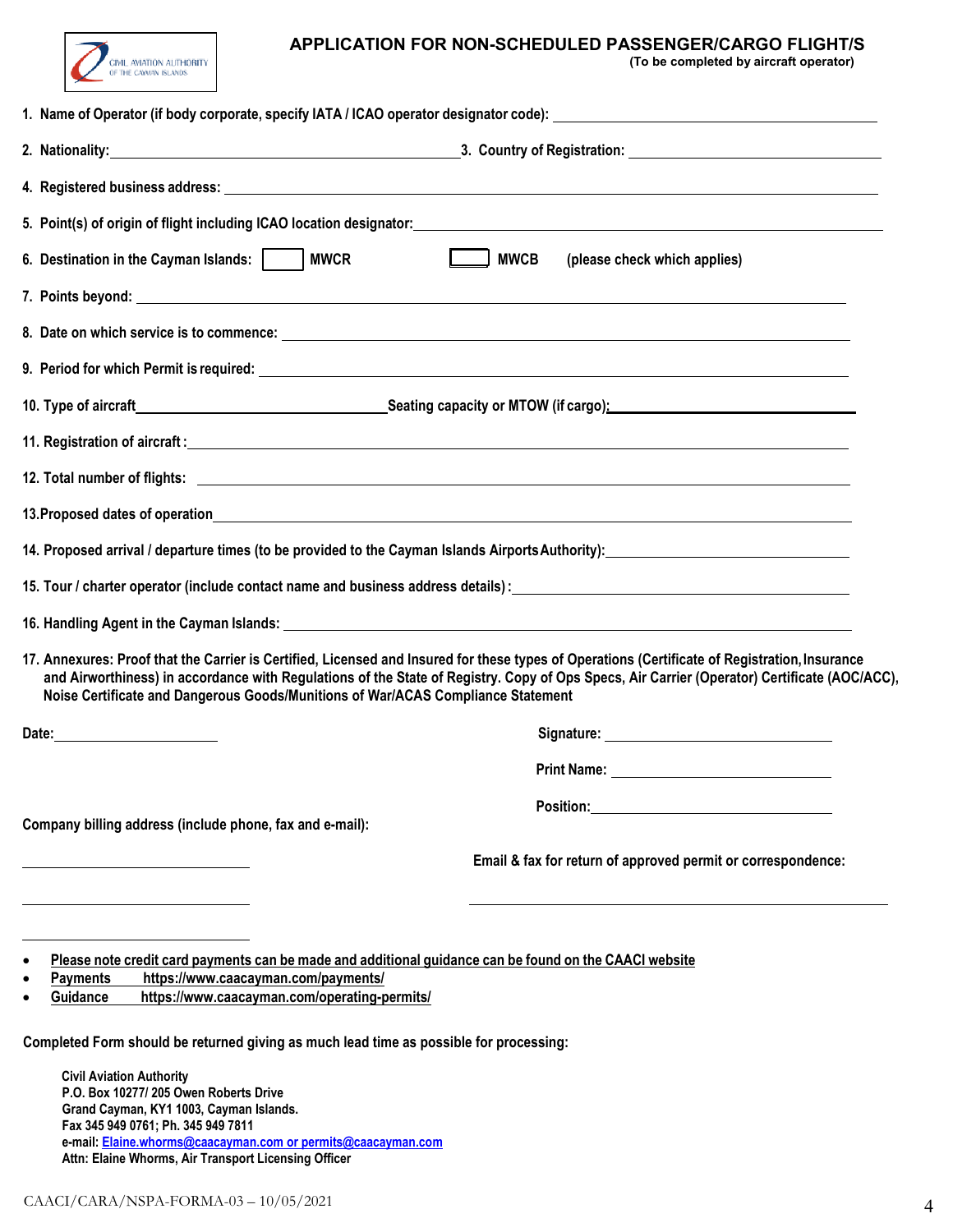

**Minimum requirements list for non-scheduled/charter air transport operations. All documents must be provided in English or a certified translation along with certified copies of originals.**

- a. [ ]COPY OF **AIR OPERATING CERTIFICATE**
- b. [ ]COPY/PROOF OF **CERTIFICATE OF INSURANCE**
- c. [ ]COPY OF **CERTIFICATE OF AIRWORTHINESS**
- d. [ ]COPY OF **REGISTRATION CERTIFICATE**
- e. [ ]OPS SPECS ORGANIZATION STRUCTURE AND CONTACTS, list of aircraft covered under the current AOC and designated areas of operation.
- f. [ ]Proof of permission by the state of registry to offer non-scheduled air transport operations or air ambulance operations (**if applicable**)
- g. [ ] COPY OF **NOISE CERTIFICATE (All aircraft operating scheduled/charter passenger/cargo services must be Chapter 3 compliant)**
- h. [ ] **A STATEMENT THAT THERE ARE NO DANGEROUS GOODS, WEAPONS OR MUNITIONS OF WAR BEING CARRIED ON THE FLIGHT(S).** Carriers wishing to carry Dangerous Goods please refer to attached addendum which details requirements.
- i. [ ] **A STATEMENT ADVISING WHAT AIRBORNE COLLISION AVOIDANCE SYSTEM (ACAS) II VERSION THE AIRCRAFT(S) ARE FITTED WITH 7.0 or 7.1. Please note for turbine-engined aeroplanes of a maximum certificated take –off mass(TOM) less than of 5,700kg, or authorized to carry less than 19 passengers are exempt from this requirement as per ICAO Annex 6 Part 1**
- j. [] The airline shall comply with Standard 2.1.10.1 and 1.2.5.2.3 of Annex 1 of the Chicago Convention when operating Air Transport Operations into the territory. Below is a summary of the key elements of this standard:
- A Contracting State, having issued pilot licenses, shall not permit the holders thereof to act as pilot of an aircraft engaged in international commercial air transport operations if the license holders have attained their 60th birthday or, in the case of operations with more than one pilot, their 65th birthday; and
- When the holders of flight crew licenses are engaged in commercial air transport operations and have passed their 60th birthday, the medical validity period shall be, reduced to six (6) months.
- k.  $\left[\right]$  if operating as a single pilot the
- l. Please be advised that all permits must be paid for in full prior to final permission given for any flights. This can be done thru [https://www.caacayman.com/payments/](http://www.caacayman.com/payments/)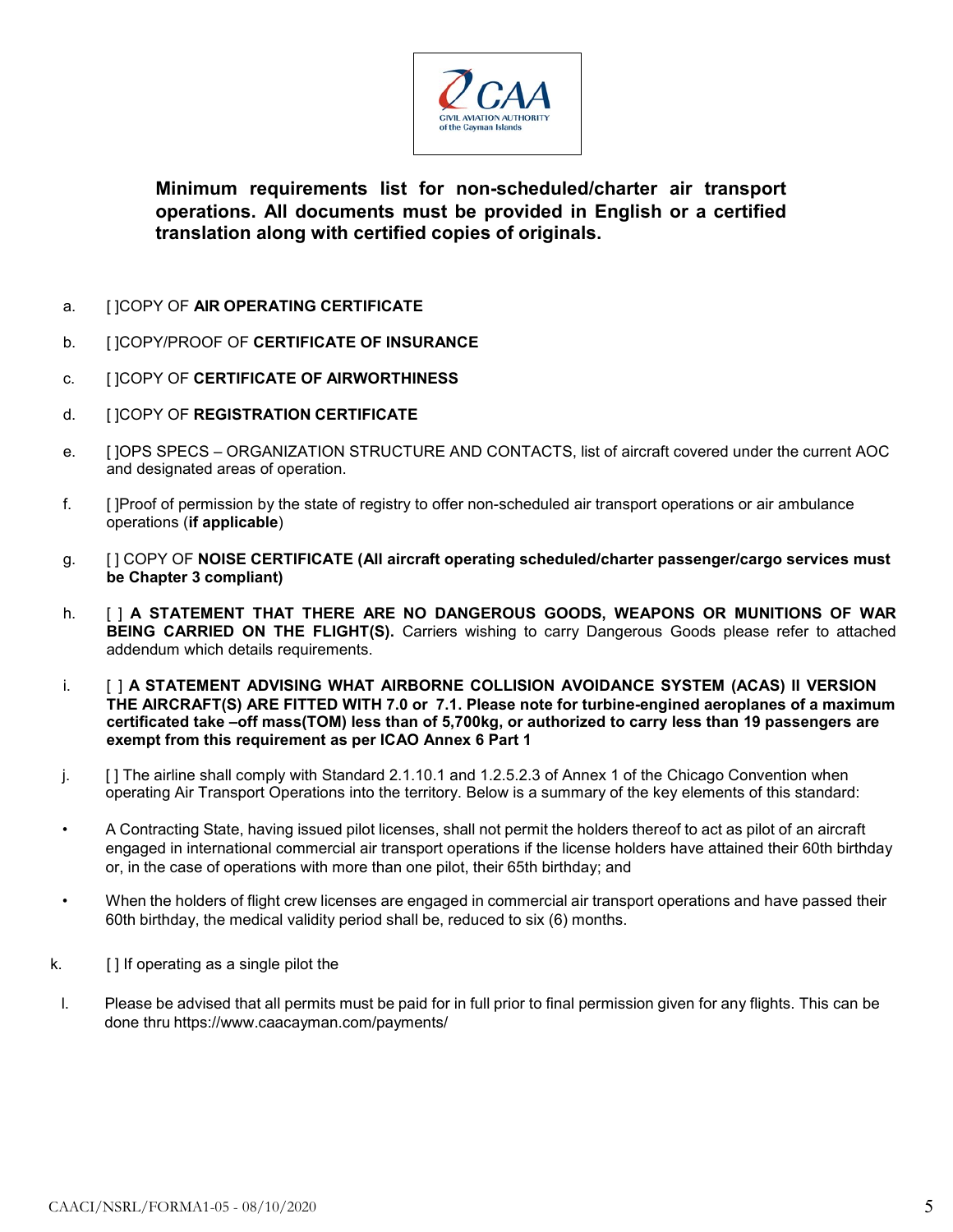

### **Addendum Required Checklist as related to the Carriage of Dangerous Goods.**

## **All documents must be provided in English or a certified translation along with certified copies of originals**

- [ ] **A COPY OF THE PERMISSION/APPROVAL/CERTIFICATE GRANTED TO THE OPERATOR BY THE COMPETENT AUTHORITY OF THE STATE PERMITTING THE TRANSPORT OF DANGEROUS GOODS**
- [ ] **OPERATOR SPECIFICATIONS 'OPS SPECS' WHICH COVER THE TRANSPORTATION OF DANGEROUS GOODS (IF APPLICABLE)**
- [ ]**A COPY OF THE OPERATIONS MANUAL SECTION THAT COVERS DANGEROUS GOODS**
- [ ]**A COPY OF THE OPERATOR'S TRAINING PROGRAMME FOR DANGEROUS GOODS**
- [ ]**A COPY OF THE CONTRACT/AGREEMENT WITH LOCAL HANDLING AGENT**
- [ ] **A LIST OF THE TYPE OF DANGEROUS GOODS (UN NUMBER, PROPER SHIPPING NAME AND QUANTITY INCLUDING THE TYPE OF PACKAGING) TO BE TRANSPORTED**
- [ ]**IF APPLICABLE, ANY SUPPLEMENTARY SHEETS**

Civil Aviation Authority of the Cayman Islands 205 Owen Roberts Drive P. O. Box 10277 APO, Grand Cayman, Cayman Islands. Ph: 345-949-7811; Fax: 345-949-0761 [www.caacayman.com](http://www.caacayman.com/) E-mail [Permits@caacayman.com](mailto:Permits@caacayman.com)

CAACI/CARA/SRL/FORM A & B/Addendum 02 – 10/05/2021